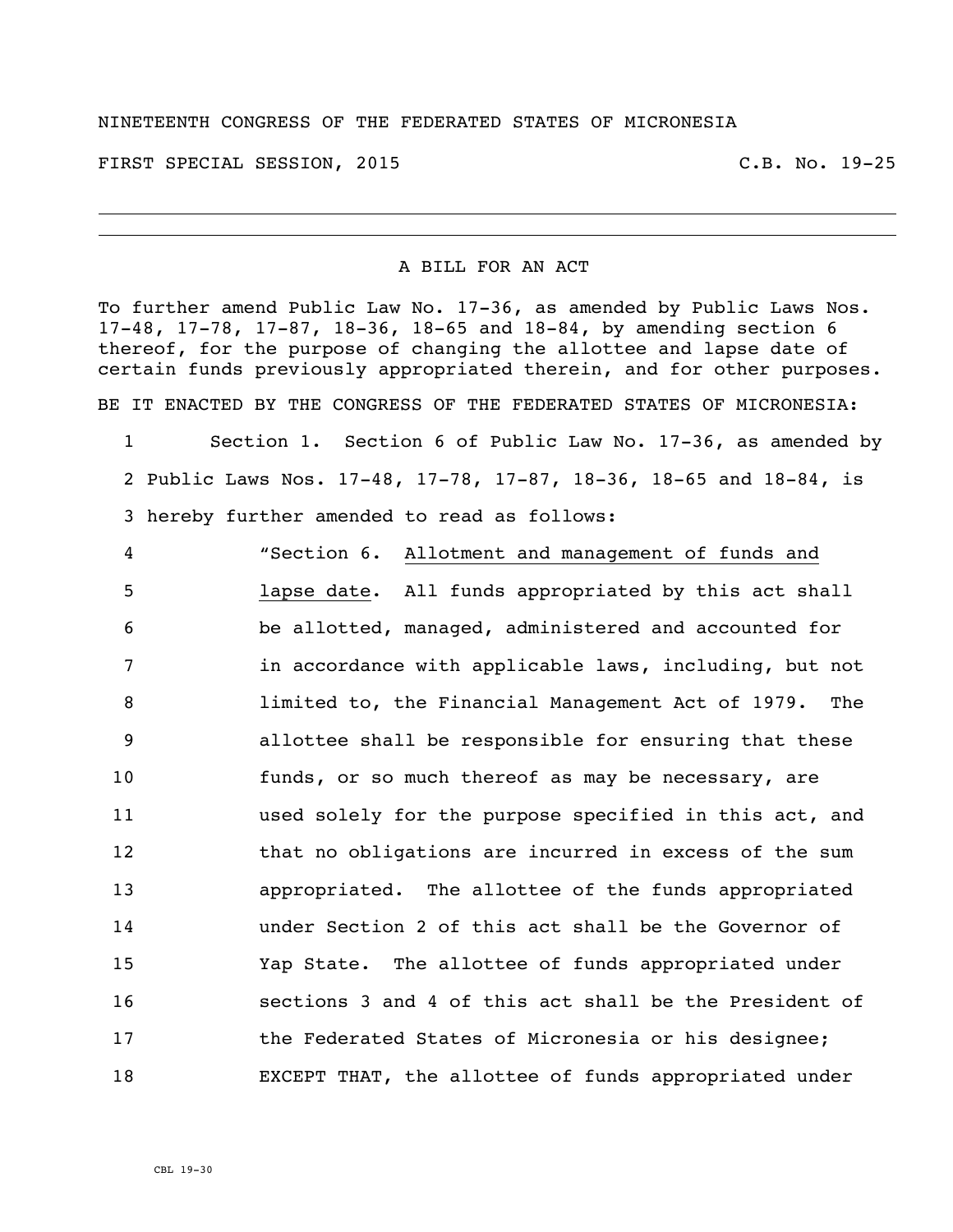subsection 4(1)(b), 4(3)(a) and (b) of section 4 of this act shall be the Pohnpei Transportation Authority. The allottee of funds appropriated under subsection 4(2)(j) of section 4 shall be the Chief Magistrate of Sokehs Municipal Government. The allottee of funds appropriated under subsections 5(1) 7 [and], 5(3) and 5(6) of section 5 of this act shall be the Governor of Chuuk State or his designee. The allottee of funds appropriated under subsection 5(2) of section 5 of this act shall be the Mortlock Islands Development Authority; the allottee of funds appropriated under subsection 5(4) of section 5 of this act shall be the Southern Namoneas Development Authority. The allottee of funds appropriated under subsection 5(5) of section 5 of this act shall be the Faichuk Development Authority. The allottee of funds 17 appropriated under [subsection 5(6) of section 5 of 18 this act shall be the Northwest Development Authority 19 (NWDA), PROVIDED THAT the allottee of the funds **appropriated under**] subsection 5(6)(f) shall be the President of COM-FSM. The authority of the allottee to obligate funds appropriated by this act shall lapse on September 30, [2015] 2016."